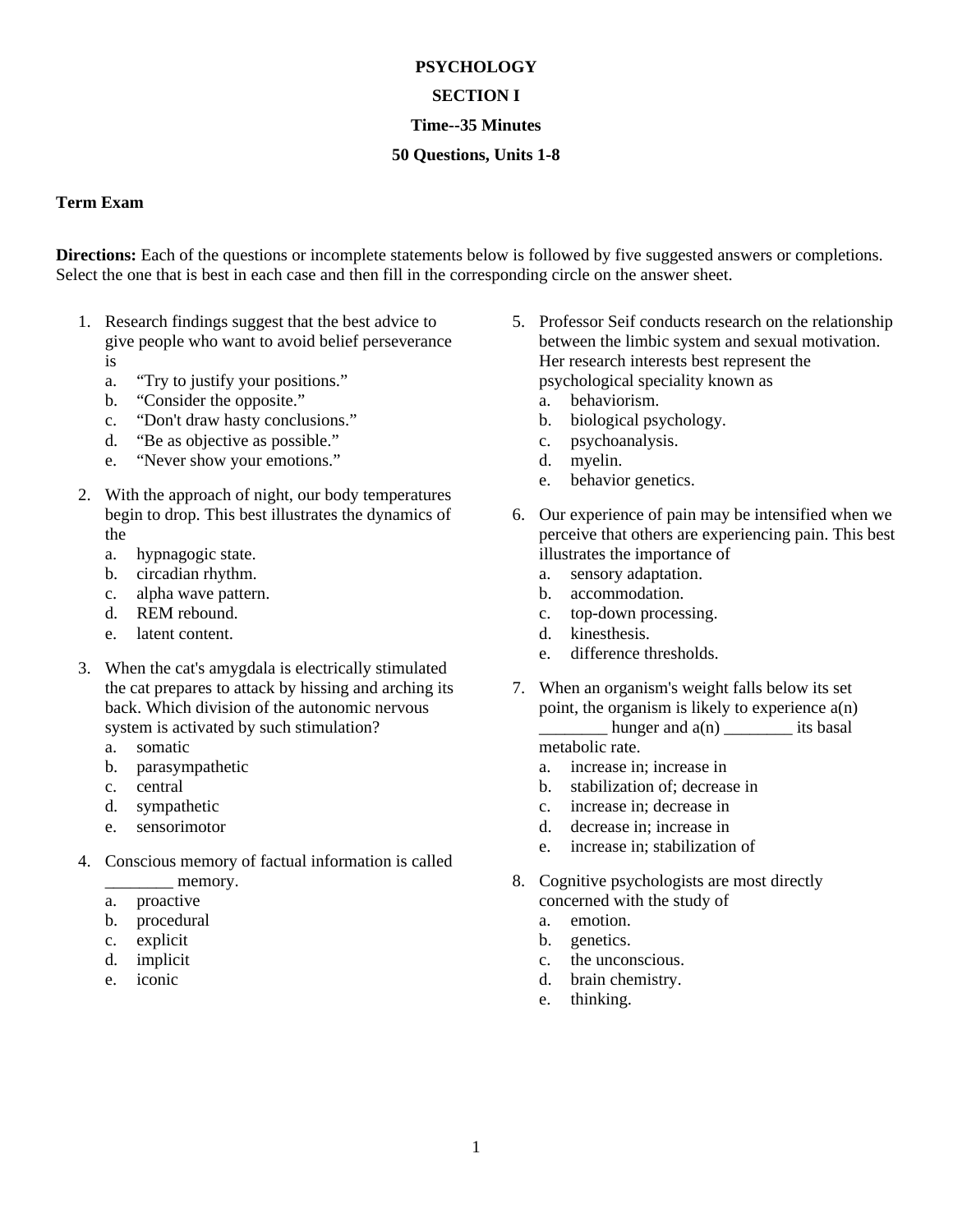- 9. With which of the following statements will people typically agree most quickly?
	- a. A penguin is a bird.
	- b. A goose is a bird.
	- c. A robin is a bird.
	- d. An ostrich is a bird.
	- e. A flamingo is a bird.
- 10. At the age of 22, Mrs. LaBlanc was less than 4 feet tall. Her short stature was probably influenced by the lack of a growth hormone produced by the
	- a. pancreas.
	- b. thyroid.
	- c. adrenal gland.
	- d. pituitary gland.
	- e. myelin.
- 11. When shown a face with an evenly mixed expression of fear and anger, \_\_\_\_\_\_\_\_ children were much quicker than other children to see anger.
	- a. socially extraverted
	- b. physically abused
	- c. academically successful
	- d. athletically skilled
	- e. socially introverted
- 12. Research participants who carefully observe and report their immediate reactions and feelings in response to different musical sounds are using the method known as
	- a. spaced practice.
	- b. psychoanalysis.
	- c. introspection.
	- d. natural selection.
	- e. SQ3R.
- 13. Researchers discovered that the regions of the frontal lobe activated when a monkey moves peanuts to its own mouth are also activated when the monkey simply observes other monkeys move peanuts to their mouths. This discovery pointed to the significance of
	- a. intrinsic motives.
	- b. mirror neurons.
	- c. extrinsic motives.
	- d. cognitive maps.
	- e. unconditioned stimuli.
- 14. Intensity is to brightness as wavelength is to a. accommodation.
	- b. frequency.
	- c. amplitude.
	- d. hue.
	- e. disparity.
- 15. When you are expecting an incoming text message, you are much more likely to notice it the second it arrives. This best illustrates
	- a. priming.
	- b. signal detection theory.
	- c. difference thresholds.
	- d. absolute thresholds.
	- e. Weber's law.
- 16. The fact that people from widely different cultures display and interpret facial expressions of emotion in a similar manner best illustrates the impact of
	- a. human genetic similarities.
	- b. the adaptation-level phenomenon.
	- c. the catharsis hypothesis.
	- d. the spillover effect.
	- e. facial feedback.
- 17. Which of the following is most likely to inhibit critical thinking?
	- a. operational definitions
	- b. overconfidence
	- c. random assignment
	- d. naturalistic observation
	- e. the double-blind procedure
- 18. If a ringing bell causes a dog to salivate because the bell has been regularly associated with food in the mouth, the UR is the
	- a. ringing bell.
	- b. salivation to the ringing bell.
	- c. food in the mouth.
	- d. salivation to the food in the mouth.
	- e. dog's hunger.
- 19. The smell of chocolate chip cookies draws you into the kitchen to eat some. Which theory best explains your motivation?
	- a. instinct
	- b. drive-reduction
	- c. incentive
	- d. optimum arousal
	- e. hierarchy of needs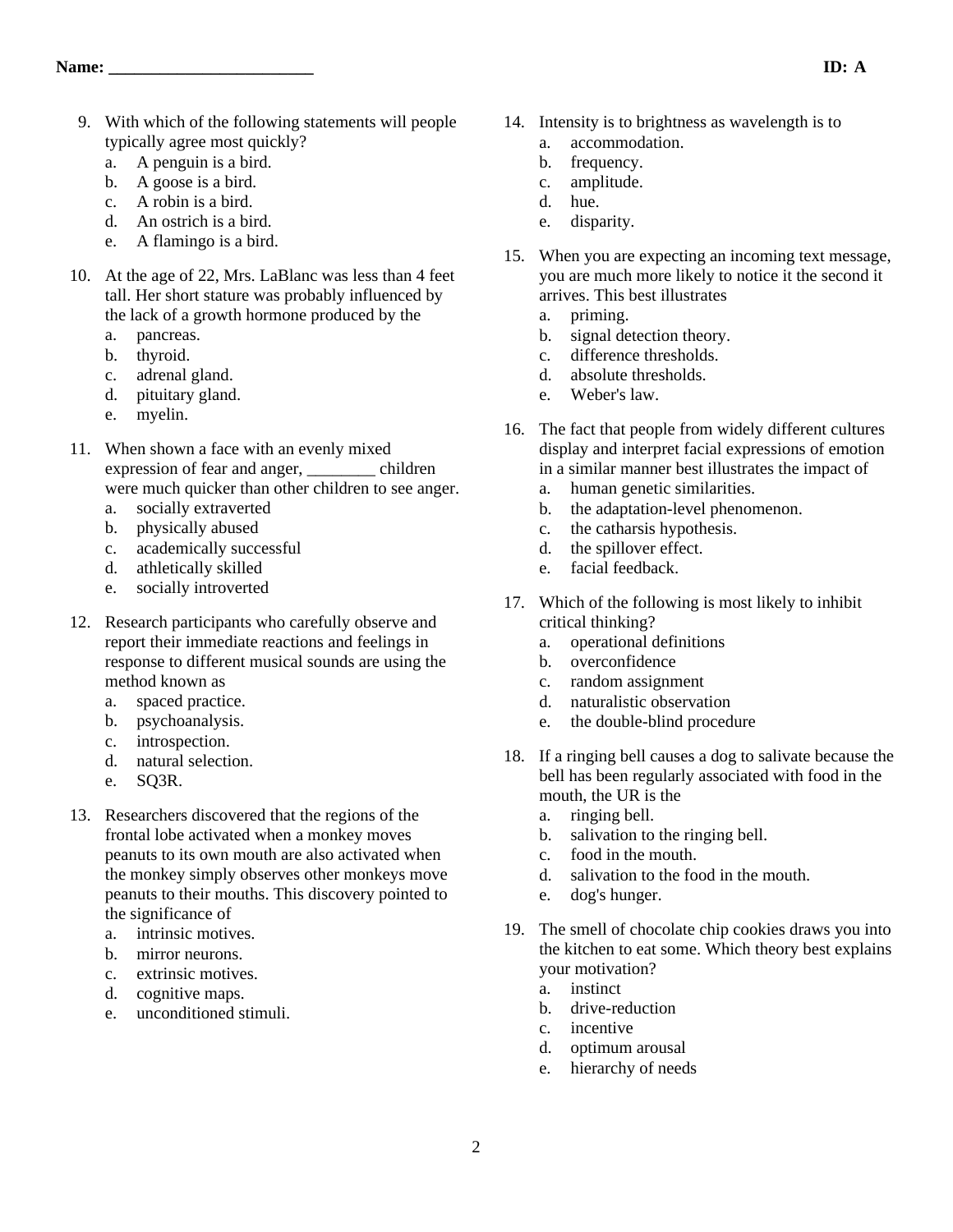- 20. Mr. Dayton occasionally stops breathing while sleeping. He wakes up to snort air for a few seconds before falling back to sleep. Mrs. Dayton complains that her husband snores. Clearly, Mr. Dayton suffers from
	- a. sleep apnea.
	- b. narcolepsy.
	- c. insomnia.
	- d. night terrors.
	- e. aphasia.
- 21. Ebbinghaus' retention curve best illustrates the value of
	- a. chunking.
	- b. imagery.
	- c. priming.
	- d. rehearsal.
	- e. implicit memory.
- 22. Animals most readily learn the specific associations that promote
	- a. shaping.
	- b. survival.
	- c. extrinsic motivation.
	- d. prosocial behavior.
	- e. social interaction.
- 23. Punishment is a potentially hazardous way for teachers to control young children's behaviors because
	- a. the more severely children are punished for undesirable behaviors, the more likely they will exhibit those behaviors.
	- b. children will forget how to perform punished behaviors even when the behaviors may be justified and necessary.
	- c. the use of punishment could condition children to fear and avoid school.
	- d. punishment cannot temporarily restrain undesirable behaviors.
	- e. although punishments delivered by parents can be effective, teacher-delivered punishments usually have little effect.
- 24. The enduring traditions, attitudes, and behaviors shared by a large group of people constitutes their
	- a. culture.
	- b. normal curve.
	- c. wording effects.
	- d. statistical significance.
	- e. operational definition.
- 25. Mr. and Mrs. Berry have five children aged 2, 3, 7, 9, and 9. The median age of the Berry children is
	- a. 3.
	- b. 6.
	- c. 7. d. 8.
	-
	- e. 9.
- 26. We find it especially difficult to detect from other people's facial expressions whether they are
	- a. afraid.
	- b. angry.
	- c. lying.
	- d. disgusted.
	- e. satisfied.
- 27. The simultaneous stimulation of adjacent cold and warmth spots on the skin produces the sensation of
	- a. hot.
	- b. cold.
	- c. pressure.
	- d. wetness.
	- e. pain.
- 28. The process of getting information out of memory is called
	- a. priming.
	- b. encoding.
	- c. relearning.
	- d. retrieval.
	- e. rehearsal.
- 29. The university's psychology department and school of medicine are cosponsoring a new professional program that applies behavioral and medical knowledge to health and disease. They are clearly offering a new degree in
	- a. medical psychology.
	- b. human engineering.
	- c. holistic medicine.
	- d. behavioral medicine.
	- e. psychopharmacology.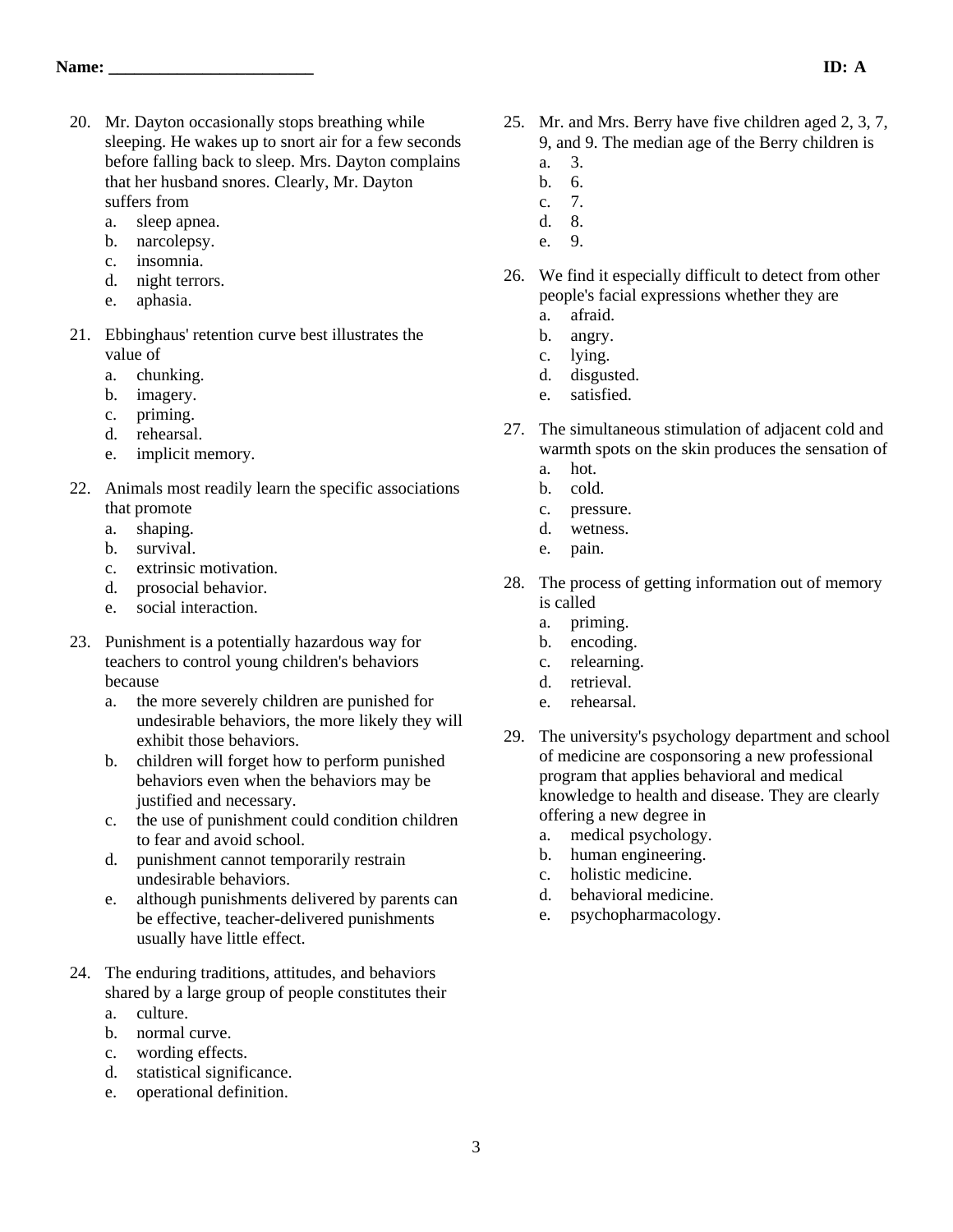- 30. A rat in a Skinner box is reinforced with a food pellet only if the rat moves close to the lever. Next, reinforcement is withheld until the rat stands on its hind legs, then until the rat touches the lever, and finally, until the rat presses the lever. This example best illustrates
	- a. latent learning.
	- b. spontaneous recovery.
	- c. modeling.
	- d. shaping.
	- e. generalization.
- 31. William James was a prominent American
	- a. psychoanalyst.
	- b. behaviorist.
	- c. functionalist.
	- d. structuralist.
	- e. gestaltist.
- 32. The prevalence of genetically predisposed traits that have a reproductive advantage is best explained in terms of
	- a. epigenetics.
	- b. natural selection.
	- c. behavior genetics.
	- d. self-regulation.
	- e. environment.
- 33. Which neural center in the limbic system plays a central role in emotions such as aggression and fear?
	- a. amygdala
	- b. thalamus
	- c. cerebellum
	- d. medulla
	- e. dendrite
- 34. Professor Woo noticed that the distribution of students' scores on her last biology test had an extremely small standard deviation. This indicates that the
	- a. test was given to a very small class of students.
	- b. students' scores tended to be very similar to one another.
	- c. mean test score was lower than the median score.
	- d. students generally performed very well on the test.
	- e. test was a poor measure of the students' knowledge.
- 35. Basal metabolic rate is the body's resting rate of
	- a. drive reduction.
	- b. insulin secretion.
	- c. energy expenditure.
	- d. homeostasis.
	- e. motivation.
- 36. Coach Vroman attended a clinic to improve his basketball coaching skills. Afterward, he randomly assigned his seventh-grade players to two groups: Group 1 will be coached by the new method and Group 2 will be coached by his old method. He then measured their performance at one team practice to judge the effectiveness of the new coaching method. Which of the following might affect the statistical significance of his study?
	- a. Approval from an Institutional Review Board (IRB. was not obtained before beginning his study.
	- b. To determine the effectiveness of the new method, Coach Vroman must first find the median score of each group.
	- c. By testing only two groups, Coach Vroman's sample size may be too small and unrepresentative.
	- d. Coach Vroman should wait until next year to test the incoming freshman because his sample was biased.
	- e. A third variable, such as height, might affect the relationship between the two variables.
- 37. The amount of light entering the eye is regulated by the
	- a. lens.
	- b. iris.
	- c. retina.
	- d. optic nerve.
	- e. feature detectors.
- 38. State lottery officials send residents a facsimile of a contest-winning check for over \$5 million to encourage them to imagine themselves as possible winners. The lottery promoters are most clearly exploiting the influence of
	- a. fixation.
	- b. belief perseverance.
	- c. mental set.
	- d. the availability heuristic.
	- e. the representativeness heuristic.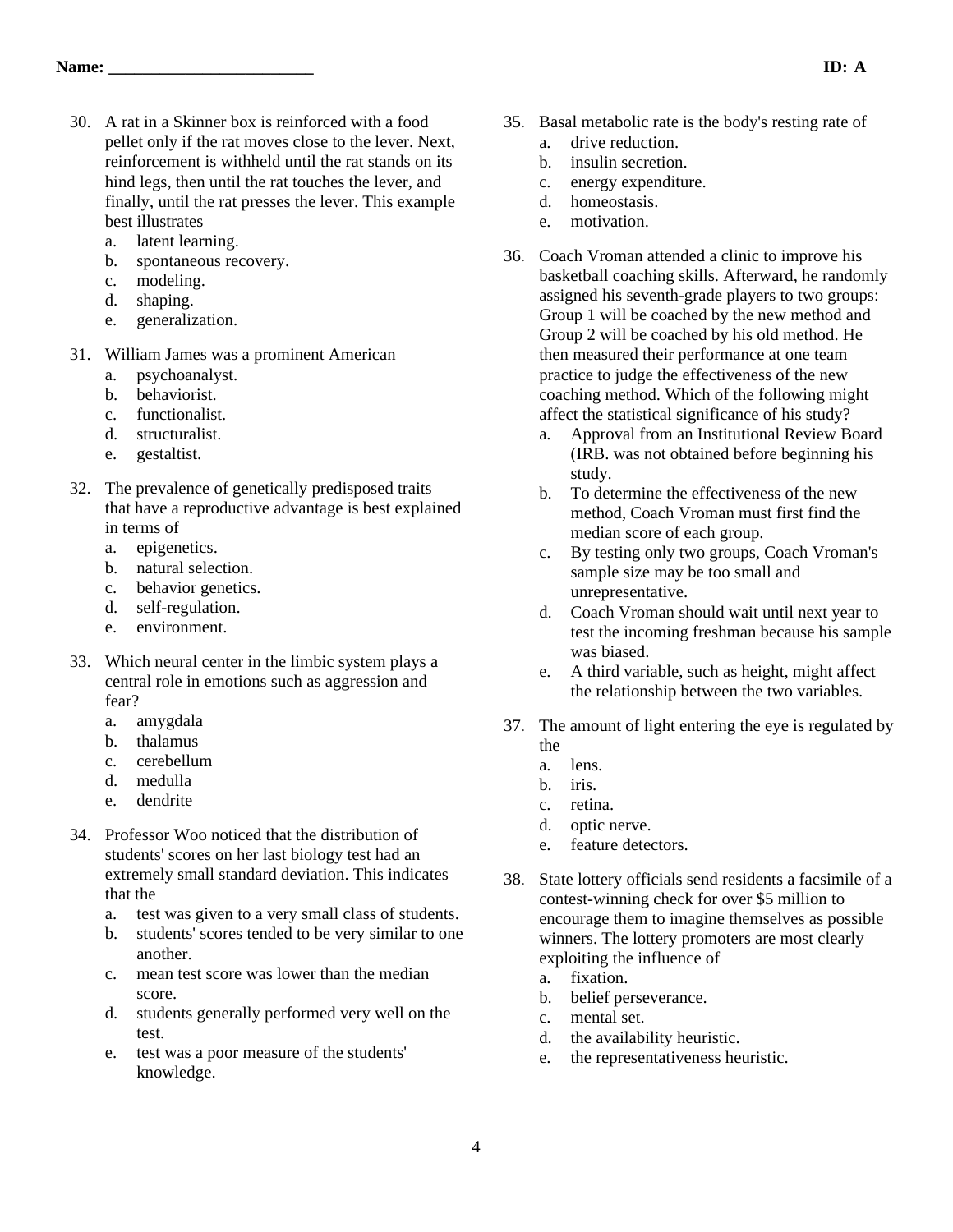- 39. Our sense of taste originally was thought to involve only the following four sensations
	- a. sweet, salty, starch, and bitter.
	- b. salty, fatty, bitter, and sweet.
	- c. sour, bitter, sweet, and starchy.
	- d. bitter, sweet, sour, and salty.
	- e. fruity, fatty, silky, and coarse.
- 40. George was worried about his bakery's new cupcakes after two customers disliked them on the first day, but when he surveyed his customers over the next week, more than 90% of the customers said they loved them. By giving too much weight to those two customers before the survey, George almost committed an error known as
	- a. a sampling bias.
	- b. wording effects.
	- c. a replication error.
	- d. confusing correlation with causation.
	- e. not following ethical guidelines.
- 41. Professor Assad suggested that a cautious attitude toward sexual encounters has proven to be more reproductively advantageous to women than to men because the birth process is time-consuming. This suggestion best illustrates the logic of  $a(n)$ \_\_\_\_\_\_\_\_ theory of sexual behavior.
	- a. evolutionary
	- b. social learning
	- c. Freudian
	-
	- d. behaviorist
	- e. humanistic
- 42. Escape from an aversive stimulus is a reinforcer.
	- a. positive
	- b. negative
	- c. secondary
	- d. partial
	- e. delayed
- 43. Which theory would be most helpful for explaining why people are motivated to watch horror movies?
	- a. instinct theory
	- b. drive-reduction theory
	- c. hierarchy of needs theory
	- d. arousal theory
	- e. homeostasis
- 44. In their classic nine-year study, Friedman and Rosenman reported that, compared with Type A men, Type B men were
	- a. more susceptible to hypertension.
	- b. less susceptible to stomach ulcers.
	- c. more susceptible to heart attacks.
	- d. less susceptible to heart attacks.
	- e. more susceptible to infections.
- 45. The parietal lobes are to \_\_\_\_\_\_\_\_ as the occipital lobes are to  $\qquad \qquad$ .
	- a. hearing; speaking
	- b. sensing touch; seeing
	- c. sensing pleasure; sensing pain
	- d. tasting; smelling
	- e. speaking; seeing
- 46. The psychologist most closely associated with the study of operant conditioning was
	- a. B. F. Skinner.
	- b. Ivan Pavlov.
	- c. John B. Watson.
	- d. Albert Bandura.
	- e. John Garcia.
- 47. Compared with identical twins, fraternal twins are
	- a. less likely to be the same sex and more likely to be similar in extraversion.
	- b. more likely to be the same sex and more likely to be similar in extraversion.
	- c. more likely to be the same sex and less likely to be similar in extraversion.
	- d. less likely to be the same sex and less likely to be similar in extraversion.
	- e. less likely to be the same sex and equally likely to be similar in extraversion.
- 48. The complete set of cases from which samples may be drawn is called a(n)
	- a. control condition.
	- b. population.
	- c. case study.
	- d. independent variable.
	- e. survey.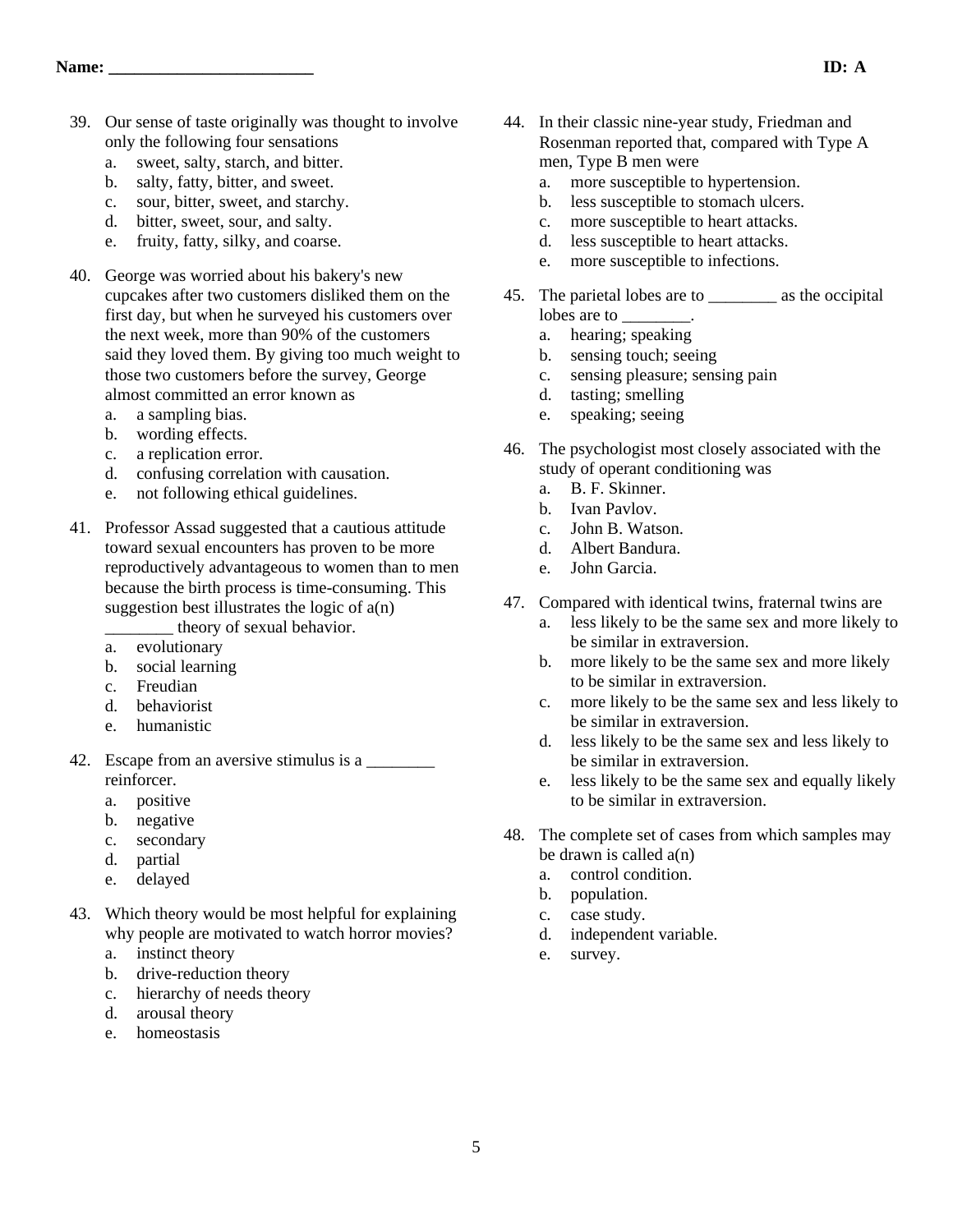- 49. The difference between the highest and lowest scores in a distribution is the
	- a. mean.
	- b. range.
	- c. median.
	- d. standard deviation.
	- e. correlation coefficient.
- 50. Infants are first able to discriminate speech sounds during the \_\_\_\_\_\_\_\_\_\_\_ stage.
	- a. one-word
	- b. telegraphic
	- c. babbling
	- d. syntactic
	- e. grammar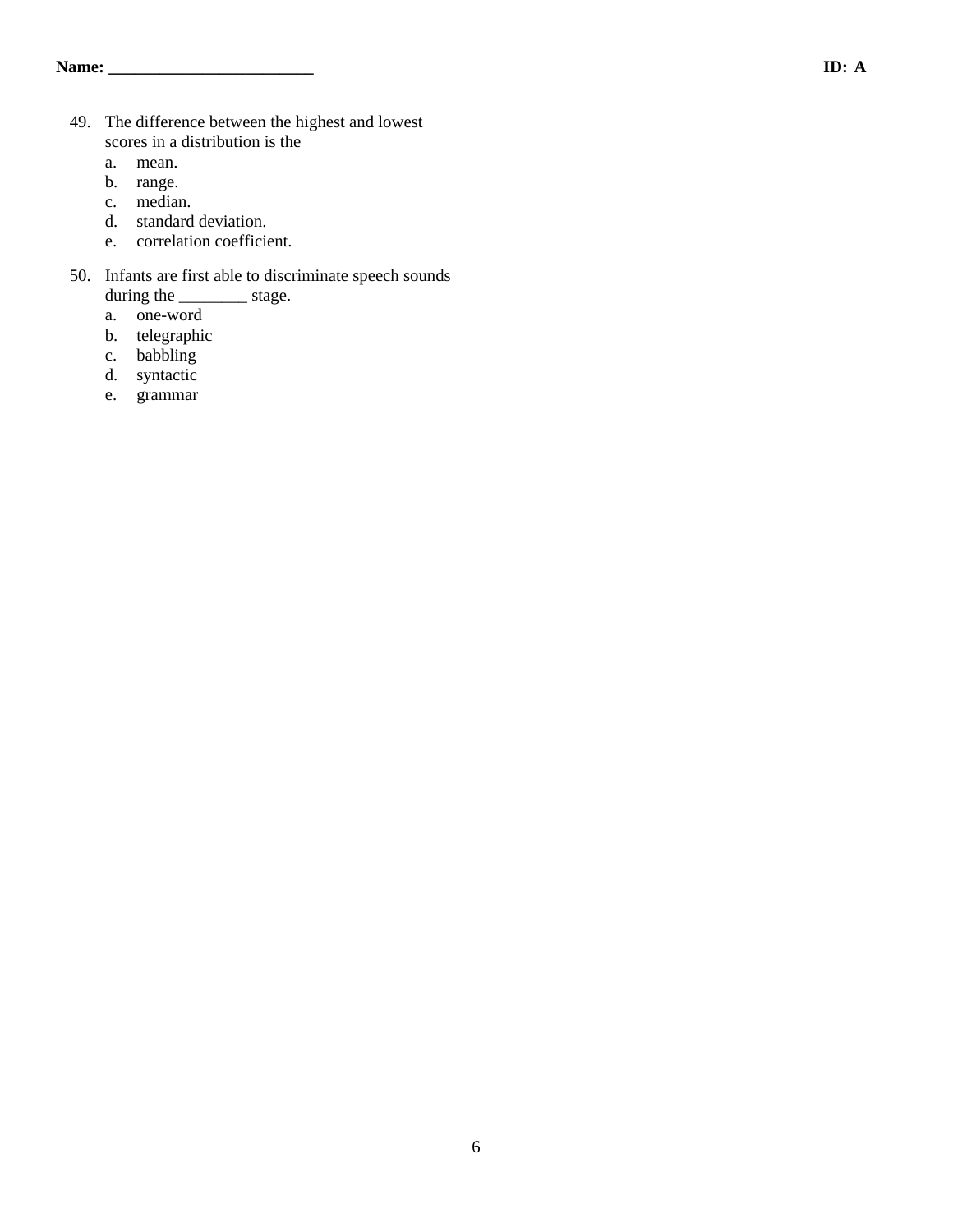#### **Term Exam Answer Section**

#### **MULTIPLE CHOICE**

|     | 1. ANS: B  | PTS: $1$                                                     | DIF: | Difficult OBJ: Unit VII   35-2                                                                                                              |  |  |  |
|-----|------------|--------------------------------------------------------------|------|---------------------------------------------------------------------------------------------------------------------------------------------|--|--|--|
|     |            | TOP: Belief perseverance                                     |      | SKL: Factual/Definitional                                                                                                                   |  |  |  |
|     | 2. ANS: B  | PTS: $1$                                                     | DIF: | Easy OBJ: Unit $V   23-1$                                                                                                                   |  |  |  |
|     |            | TOP: Circadian rhythm                                        |      | SKL: Factual/Definitional                                                                                                                   |  |  |  |
| 3.  | ANS: D     | PTS: 1                                                       | DIF: | Medium OBJ: Unit III   $11-3$                                                                                                               |  |  |  |
|     |            | TOP: The amygdala                                            |      | SKL: Factual/Definitional                                                                                                                   |  |  |  |
| 4.  | ANS: C     | <b>PTS: 1</b>                                                | DIF: | Easy OBJ: Unit VII   32-3                                                                                                                   |  |  |  |
|     |            | TOP: Implicit memory system                                  |      | SKL: Factual/Definitional                                                                                                                   |  |  |  |
|     | 5. ANS: B  | PTS: $1$                                                     |      | DIF: Medium OBJ: Unit III   9-1                                                                                                             |  |  |  |
|     |            | TOP: Biology, behavior, and mind SKL: Conceptual/Application |      |                                                                                                                                             |  |  |  |
|     | 6. ANS: C  | PTS: $1$                                                     |      | DIF: Difficult OBJ: Unit IV   21-2                                                                                                          |  |  |  |
|     |            | SKL: Conceptual/Application<br>TOP: Pain                     |      |                                                                                                                                             |  |  |  |
|     | 7. ANS: C  |                                                              |      |                                                                                                                                             |  |  |  |
|     |            |                                                              |      | ANS: C PTS: 1 DIF: Difficult OBJ: Unit VIII   38-1<br>TOP: The physiology of hunger: body chemistry and the brain SKL: Factual/Definitional |  |  |  |
| 8.  | ANS: E     | PTS: $1$                                                     |      | DIF: Easy OBJ: Unit VII   34-1                                                                                                              |  |  |  |
|     |            | TOP: Thinking and concepts                                   |      | SKL: Factual/Definitional                                                                                                                   |  |  |  |
| 9.  | ANS: C     | <b>PTS:</b> 1                                                |      | DIF: Easy OBJ: Unit VII   34-1                                                                                                              |  |  |  |
|     |            | TOP: Thinking and concepts                                   |      | SKL: Factual/Definitional                                                                                                                   |  |  |  |
| 10. | ANS: D     | PTS: $1$                                                     | DIF: | Difficult OBJ: Unit III   $10-2$                                                                                                            |  |  |  |
|     |            | TOP: The endocrine system                                    |      | SKL: Conceptual/Application                                                                                                                 |  |  |  |
|     | 11. ANS: B | PTS: $1$                                                     |      | DIF: Medium OBJ: Unit VIII   42-1                                                                                                           |  |  |  |
|     |            | TOP: Detecting emotion in others                             |      | SKL: Factual/Definitional                                                                                                                   |  |  |  |
| 12. | ANS: C     | <b>PTS: 1</b>                                                | DIF: | Medium OBJ: Unit I   $1-2$                                                                                                                  |  |  |  |
|     |            | TOP: Thinking about the mind's structure                     |      | SKL: Conceptual/Application                                                                                                                 |  |  |  |
| 13. | ANS: B     | PTS: $1$                                                     | DIF: | Easy<br>OBJ: Unit VI   30-1                                                                                                                 |  |  |  |
|     |            | TOP: Mirrors and imitation in the brain                      |      | SKL: Factual/Definitional                                                                                                                   |  |  |  |
|     | 14. ANS: D | PTS: $1$                                                     | DIF: | Difficult<br>OBJ: Unit IV   18-1                                                                                                            |  |  |  |
|     |            | TOP: The stimulus input: light energy                        |      | SKL: Conceptual                                                                                                                             |  |  |  |
| 15. | ANS: B     | PTS: $1$                                                     | DIF: | Easy OBJ: Unit IV   16-4                                                                                                                    |  |  |  |
|     |            | TOP: Absolute thresholds                                     |      | SKL: Conceptual/Application                                                                                                                 |  |  |  |
|     | 16. ANS: A | PTS: $1$                                                     |      | DIF: Difficult OBJ: Unit VIII   42-2                                                                                                        |  |  |  |
|     |            | TOP: Culture and emotional expression SKL: Conceptual        |      |                                                                                                                                             |  |  |  |
| 17. | ANS: B     | <b>PTS: 1</b>                                                | DIF: | Medium OBJ: Unit II   4-1                                                                                                                   |  |  |  |
|     |            | TOP: Overconfidence                                          |      | SKL: Conceptual                                                                                                                             |  |  |  |
|     | 18. ANS: D | PTS: $1$                                                     |      | DIF: Medium<br>OBJ: Unit VI   26-2                                                                                                          |  |  |  |
|     |            | TOP: Pavlov's experiments                                    |      | SKL: Conceptual/Application                                                                                                                 |  |  |  |
| 19. | ANS: C     | PTS: $1$                                                     | DIF: | Medium<br>OBJ: Unit VIII   $37-1$                                                                                                           |  |  |  |
|     |            | TOP: Drives and incentives                                   | SKL: | Conceptual/Application                                                                                                                      |  |  |  |
|     | 20. ANS: A | PTS: $1$                                                     | DIF: | Medium<br>OBJ: Unit $V$   24-1                                                                                                              |  |  |  |
|     |            | TOP: Sleep disorders                                         |      | SKL: Conceptual/Application                                                                                                                 |  |  |  |
| 21. | ANS: D     | PTS: $1$                                                     | DIF: | Difficult<br>OBJ: Unit VII   31-7                                                                                                           |  |  |  |
|     |            | TOP: Effortful processing strategies                         |      | SKL: Factual/Definitional                                                                                                                   |  |  |  |
|     |            |                                                              |      |                                                                                                                                             |  |  |  |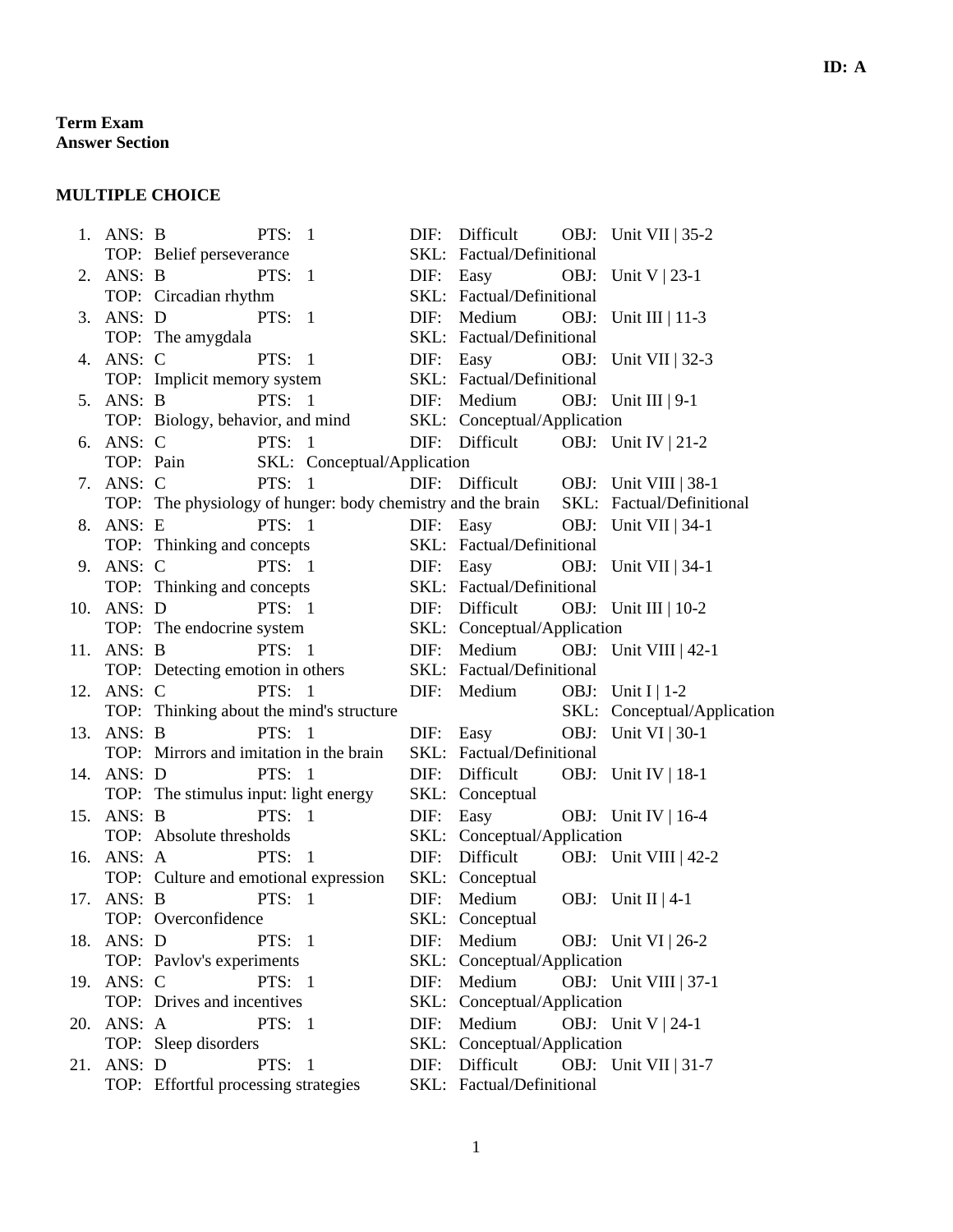|     | 22. ANS: B |                                             |          | PTS: 1                                        |      | DIF: Easy                                                   |  | OBJ: Unit VI   29-1                                                                                                                  |  |
|-----|------------|---------------------------------------------|----------|-----------------------------------------------|------|-------------------------------------------------------------|--|--------------------------------------------------------------------------------------------------------------------------------------|--|
|     |            | TOP: Biological constraints on conditioning |          |                                               |      |                                                             |  | SKL: Factual/Definitional                                                                                                            |  |
|     | 23. ANS: C | <b>PTS:</b> 1                               |          |                                               |      | DIF: Medium                                                 |  | OBJ: Unit VI   27-4                                                                                                                  |  |
|     |            |                                             |          | TOP: Punishment SKL: Factual/Definitional     |      |                                                             |  |                                                                                                                                      |  |
|     | 24. ANS: A | <b>PTS:</b> 1                               |          |                                               | DIF: | Medium OBJ: Unit II   8-1                                   |  |                                                                                                                                      |  |
|     |            |                                             |          | TOP: Psychology applied/culture and gender    |      |                                                             |  | SKL: Factual/Definitional                                                                                                            |  |
| 25. | ANS: C     |                                             | PTS: $1$ |                                               |      | DIF: Medium OBJ: Unit II   $7-1$                            |  |                                                                                                                                      |  |
|     |            |                                             |          |                                               |      |                                                             |  | TOP: Measures of central tendency<br>ANS: C PTS: 1 DIF: Medium OBJ: Unit VIII   42-1                                                 |  |
|     | 26. ANS: C |                                             |          |                                               |      |                                                             |  |                                                                                                                                      |  |
|     |            |                                             |          |                                               |      | TOP: Detecting emotion in others SKL: Factual/Definitional  |  |                                                                                                                                      |  |
|     | 27. ANS: A | <b>PTS:</b> 1                               |          |                                               |      |                                                             |  | DIF: Easy OBJ: Unit IV   21-1                                                                                                        |  |
|     |            |                                             |          | TOP: Touch SKL: Factual/Definitional          |      |                                                             |  |                                                                                                                                      |  |
|     |            |                                             |          | 28. ANS: D PTS: 1                             |      |                                                             |  | DIF: Easy OBJ: Unit VII   31-2                                                                                                       |  |
|     |            | TOP: Memory models                          |          |                                               |      | SKL: Factual/Definitional                                   |  |                                                                                                                                      |  |
| 29. | ANS: D     | <b>PTS:</b> 1                               |          |                                               | DIF: |                                                             |  | Easy OBJ: Unit VIII   43-1                                                                                                           |  |
|     |            | TOP: Stress and health                      |          |                                               |      | SKL: Conceptual/Application                                 |  |                                                                                                                                      |  |
|     | 30. ANS: D |                                             |          |                                               |      |                                                             |  | DIF: Medium OBJ: Unit VI   27-1                                                                                                      |  |
|     |            | TOP: Shaping behavior                       |          | SS and nearer<br>PTS: 1<br>ping behavior      |      | SKL: Conceptual/Application                                 |  |                                                                                                                                      |  |
| 31. | ANS: C     | <b>PTS:</b> 1                               |          |                                               |      | DIF: Easy OBJ: Unit I   1-2                                 |  |                                                                                                                                      |  |
|     |            |                                             |          | TOP: Thinking about the mind's functions      |      |                                                             |  | SKL: Factual/Definitional                                                                                                            |  |
|     |            | 32. ANS: B PTS: 1                           |          |                                               |      |                                                             |  |                                                                                                                                      |  |
|     |            |                                             |          |                                               |      |                                                             |  | ANS: B PTS: 1 DIF: Medium OBJ: Unit III   15-1<br>TOP: Evolutionary psychology: Understanding human nature SKL: Factual/Definitional |  |
| 33. |            |                                             |          |                                               |      |                                                             |  | ANS: A PTS: 1 DIF: Easy OBJ: Unit III   11-3                                                                                         |  |
|     |            | TOP: The amygdala                           |          |                                               |      | SKL: Factual/Definitional                                   |  |                                                                                                                                      |  |
|     | 34. ANS: B |                                             |          |                                               |      | PTS: 1 DIF: Difficult OBJ: Unit II   7-1                    |  |                                                                                                                                      |  |
|     |            |                                             |          |                                               |      | TOP: Measures of variation SKL: Conceptual/Application      |  |                                                                                                                                      |  |
|     | 35. ANS: C |                                             | PTS: 1   |                                               |      |                                                             |  |                                                                                                                                      |  |
|     |            |                                             |          |                                               |      |                                                             |  | DIF: Easy OBJ: Unit VIII   38-1<br>TOP: The physiology of hunger: body chemistry and the brain SKL: Factual/Definitional             |  |
|     | ANS: C     |                                             | PTS: $1$ |                                               |      | DIF: Medium OBJ: Unit II   $7-2$                            |  |                                                                                                                                      |  |
| 36. |            |                                             |          |                                               |      |                                                             |  |                                                                                                                                      |  |
|     |            |                                             |          |                                               |      |                                                             |  | TOP: Making inferences/When is a difference reliable? SKL: Conceptual/Application                                                    |  |
| 37. |            |                                             |          |                                               |      |                                                             |  | ANS: B PTS: 1 DIF: Easy OBJ: Unit IV   18-1                                                                                          |  |
|     |            |                                             |          | TOP: The eye SKL: Factual/Definitional        |      |                                                             |  |                                                                                                                                      |  |
| 38. | ANS: D     |                                             |          |                                               |      |                                                             |  | PTS: 1 DIF: Medium OBJ: Unit VII   35-2                                                                                              |  |
|     |            |                                             |          |                                               |      | TOP: The availability heuristic SKL: Conceptual/Application |  |                                                                                                                                      |  |
|     | 39. ANS: D |                                             | PTS: 1   |                                               |      | DIF: Easy                                                   |  | OBJ: Unit IV   21-3                                                                                                                  |  |
|     |            | TOP: Taste                                  |          | SKL: Factual/Definitional                     |      |                                                             |  |                                                                                                                                      |  |
| 40. | ANS: A     |                                             | PTS: $1$ |                                               |      | DIF: Medium                                                 |  | OBJ: Unit II   $5-2$                                                                                                                 |  |
|     |            | TOP: The survey                             |          | SKL: Conceptual/Application                   |      |                                                             |  |                                                                                                                                      |  |
| 41. | ANS: A     |                                             | PTS: 1   |                                               | DIF: | Medium                                                      |  | OBJ: Unit III   15-2                                                                                                                 |  |
|     |            |                                             |          | TOP: Natural selection and mating preferences |      |                                                             |  | SKL: Conceptual/Application                                                                                                          |  |
| 42. | ANS: B     |                                             | PTS: 1   |                                               | DIF: | Medium                                                      |  | <b>OBJ:</b> Unit VI   27-2                                                                                                           |  |
|     |            | TOP: Types of reinforcers                   |          |                                               |      | SKL: Factual/Definitional                                   |  |                                                                                                                                      |  |
|     | 43. ANS: D |                                             | PTS: $1$ |                                               |      | DIF: Easy                                                   |  | OBJ: Unit VIII   $37-1$                                                                                                              |  |
|     |            | TOP: Optimum arousal                        |          |                                               |      | SKL: Conceptual/Application                                 |  |                                                                                                                                      |  |
|     | 44. ANS: D |                                             | PTS: 1   |                                               | DIF: | Medium                                                      |  | OBJ: Unit VIII   44-2                                                                                                                |  |
|     |            | TOP: Stress and heart disease               |          |                                               |      | SKL: Factual/Definitional                                   |  |                                                                                                                                      |  |
| 45. | ANS: B     |                                             | PTS: $1$ |                                               | DIF: | Difficult                                                   |  | OBJ: Unit III   $12-1$                                                                                                               |  |
|     |            | TOP: Functions of the cortex                |          |                                               |      | SKL: Conceptual                                             |  |                                                                                                                                      |  |
|     |            |                                             |          |                                               |      |                                                             |  |                                                                                                                                      |  |